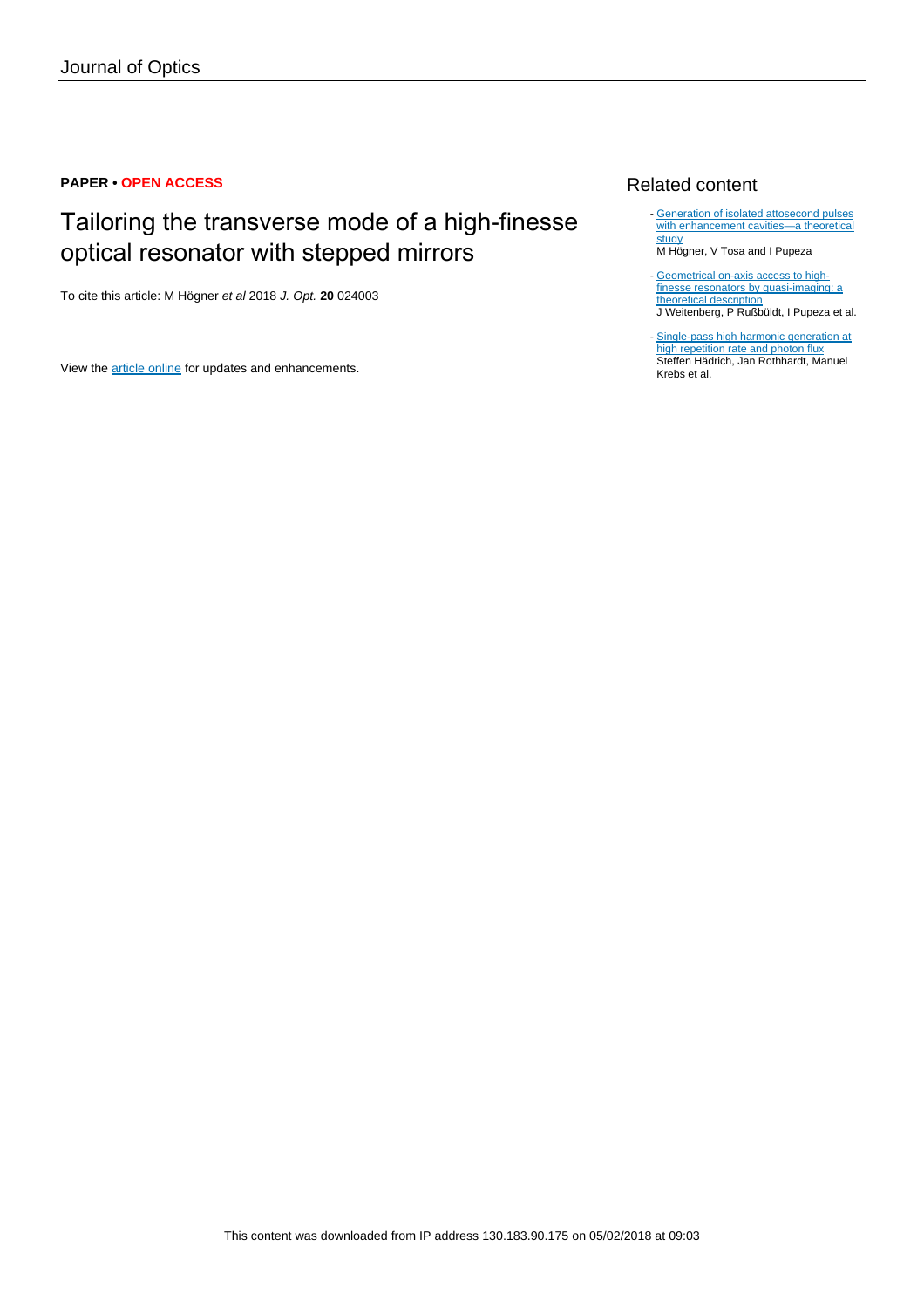# Tailoring the transverse mode of a highfinesse optical resonator with stepped mirrors

# M Högner $^{1,2}$  $^{1,2}$  $^{1,2}$ ®[,](https://orcid.org/0000-0002-6243-802X) T Saule $^{1,2}$ , N Lilienfein $^{1,2}$ , V Pervak $^2$  and I Pupeza $^{1,2,3}$  $^{1,2,3}$  $^{1,2,3}$

<sup>1</sup> Max-Planck-Institut für Quantenoptik, Hans-Kopfermann-Straße 1, D-85748 Garching, Germany <sup>2</sup> Ludwig-Maximilians-Universität München, Am Coulombwall 1, D-85748 Garching, Germany

E-mail: [ioachim.pupeza@mpq.mpg.de](mailto:ioachim.pupeza@mpq.mpg.de)

Received 30 June 2017, revised 27 October 2017 Accepted for publication 1 December 2017 Published 5 January 2018

## Abstract

Enhancement cavities (ECs) seeded with femtosecond pulses have developed into the most powerful technique for high-order harmonic generation (HHG) at repetition rates in the tens of MHz. Here, we demonstrate the feasibility of controlling the phase front of the excited transverse eigenmode of a ring EC by using mirrors with stepped surface profiles, while maintaining the high finesse required to reach the peak intensities necessary for HHG. The two lobes of a  $TEM_{01}$  mode of a 3.93 m long EC, seeded with a single-frequency laser, are delayed by 15.6 fs with respect to each other before a tight focus, and the delay is reversed after the focus. The tailored transverse mode exhibits an on-axis intensity maximum in the focus. Furthermore, the geometry is designed to generate a rotating wavefront in the focus when few-cycle pulses circulate in the EC. This paves the way to gating isolated attosecond pulses (IAPs) in a transverse manner (similarly to the attosecond lighthouse), heralding IAPs at repetition rates well into the multi-10 MHz range. In addition, these results promise high-efficiency harmonic output coupling from ECs in general, with an unparalleled power scalability. These prospects are expected to tremendously benefit photoelectron spectroscopy and extreme-ultraviolet frequency comb spectroscopy.

Keywords: enhancement cavity, tailored transverse mode, high harmonic generation, gating method, isolated attosecond pulses, output coupling

(Some figures may appear in colour only in the online journal)

# 1. Introduction

The availability of isolated attosecond pulses (IAPs), produced by high-order harmonic generation (HHG), has enabled the observation of attosecond-time-scale dynamics in atoms, molecules, solids and plasmas [[1](#page-6-0), [2](#page-6-0)]. While considerable progress has been made scaling up the photon flux at repetition rates below 1 MHz [[3](#page-6-0)], some applications require increasing the repetition rate rather than the number of

<sup>3</sup> Author to whom any correspondence should be addressed.

Original content from this work may be used under the terms  $\bigcirc$  $|G \rangle$ of the [Creative Commons Attribution 3.0 licence](http://creativecommons.org/licenses/by/3.0/). Any further distribution of this work must maintain attribution to the author(s) and the title of the work, journal citation and DOI.

photons per shot. This is the case for experiments involving the detection of charged particles, where the number of photons per shot is limited by the detection scheme, e.g. coincidence spectroscopy or time-resolved photo-electron emission spectroscopy and microscopy. One application that could particularly benefit from multi-10 MHz IAPs is timeresolved photo-electron microscopy of nano-plasmonic fields  $[4–6]$  $[4–6]$  $[4–6]$  $[4–6]$  $[4–6]$ .

Coherently stacking the pulses of a high-repetition-rate modelocked femtosecond laser inside of a passive optical resonator (or enhancement cavity (EC)) provides a convenient way to reach the required peak intensities for HHG, on the order of  $1 \times 10^{14}$  W cm<sup>-2</sup>, at repetition rates of several tens of MHz. Recent progress in power scaling and increasing the bandwidth of ECs has allowed to produce attosecond pulse trains with photon energies exceeding 100 eV at repetition

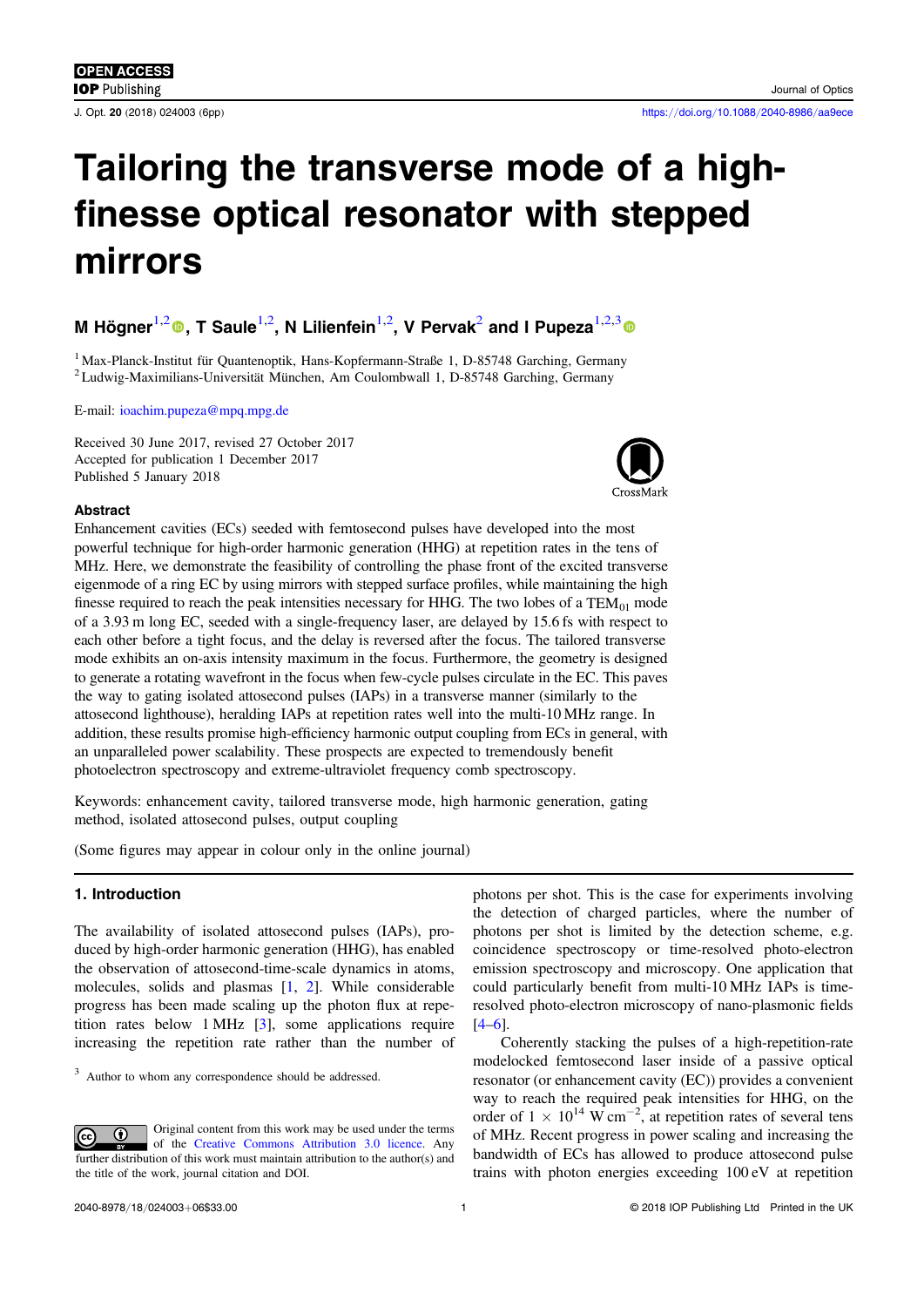J. Opt. 20 (2018) 024003 M Högner et al



Figure 1. Working principle of transverse mode gating. IC: input coupler, HR: highly reflective mirror, SM: HR mirror with a stepped surface profile, CM: curved HR mirror, OM: curved HR mirror with a slit for output coupling, IAP: isolated attosecond pulse.

rates as high as 250 MHz [[7](#page-6-0)]. Since then, the bandwidth of EC mirrors has been pushed further with the most broadband high-finesse near-infrared EC to date supporting 5-cycle pulses at a central wavelength of 1050 nm [[8](#page-6-0)].

At present, dielectric multi-layer optics that allow the enhancement of near-single-cycle pulses do not seem feasible. Thus, to isolate attosecond pulses from ECs, it is necessary to implement a gating scheme. In [[9](#page-6-0)], several methods have been evaluated and a new scheme termed transverse mode gating (TMG), similar to non-collinear optical gating [[10](#page-6-0)], was identified as the preferred method in terms of robustness and expected photon flux. In TMG, a  $TEM_{01}$  mode is excited, which consists of two lobes of contrary phase, separated by an intensity minimum. One of the lobes is delayed with respect to the other by means of an EC mirror with a stepped surface profile (figure 1). After the focus, this delay is reversed by a second, identical mirror. To achieve an on-axis intensity maximum in the focus, the delay is chosen as an odd number of optical half-cycles [[11](#page-6-0)]. The introduced delay leads to a wave-front rotation (WFR) in the focus and therefore to angular dispersion of the individual harmonic bursts produced in a gas target, allowing the selection of an IAP by spatial filtering. A mirror with a slit can be used for efficient output coupling while introducing negligible losses to the excited eigenmode, which has an on-axis intensity minimum on the mirror [[12](#page-6-0), [13](#page-6-0)]. Assuming a state-of-the-art EC [[7,](#page-6-0) [8](#page-6-0)] and  $0.7 \mu J$ , phase-stable 17.5 fs seeding pulses centered at 1040 nm, parameters that are within reach with current Ybbased lasers [[14](#page-6-0), [15](#page-6-0)], thorough simulations predict that it is possible to generate IAPs with photon energies around 94 eV at a photon flux of  $1 \times 10^8$  s<sup>-1</sup> in a 2% bandwidth, at repetition rates of 10 MHz and higher [[9](#page-6-0)].

Here, we present an experimental milestone towards the realization of such a source: we produce stepped mirrors and use them to introduce and compensate a delay between the two lobes of a  $TEM_{01}$  mode excited in a high-finesse resonator seeded with a single-frequency laser. The observation of an on-axis maximum in the focus is proof that the lobes are indeed shifted by a phase corresponding to the introduced delay, which is confirmed by simulations in excellent agreement to the experimental data. As the size of the mode on the mirrors and the focus size demonstrated in this experiment are in concordance with the parameters assumed for the  $3+1D$ TMG simulations in [[9](#page-6-0)], the demonstrated geometry can be expected to allow for the efficient generation of multi-MHz



Figure 2. Experimental setup for the high-finesse enhancement cavity with stepped mirrors.  $\lambda/2$ : half-wave plate, Pol.: wire-grid polarizer, IC: input coupler, HR: highly reflective mirror, SM: HR mirror with a stepped surface profile, CM: curved HR mirror, BP: optional Brewster plate, L: lens, BS: beam splitter, diag.: diagnostics, M: optional mirror, CCD: camera on a translation stage.

IAPs when combined with state-of-the art broadband mirror coatings, a high-power waveform-stable few-cycle seed and a mirror with a geometrical opening for output coupling.

#### 2. Methods

We set up a 3.93 m long EC (figure 2), corresponding to a repetition rate of 76.3 MHz, which is similar to the repetition rate used for intracavity HHG in [[16](#page-6-0)]. The geometry was chosen according to the parameters given in [[9](#page-6-0)]. The EC consists of focusing mirrors with a radius of curvature of 300 mm, an input coupler with a reflectivity of 99.4% and two mirrors with a stepped surface profile. The step edge was oriented parallel to the optical plane. We operated the EC near the inner stability edge, so that the cavity arm containing the input coupler is collimated well, which is desirable for power scaling [[17](#page-6-0)]. The stepped mirrors should be imaged onto each other to keep the losses of the excited mode low [[9](#page-6-0)]. We placed the stepped mirrors at a distance of 10.5 mm from the curved mirrors, so that a small angle of incidence on the curved mirrors can be achieved while still being close to the imaging condition. The stepped mirrors were manufactured by sputtering  $2.34 \mu m$  of  $SiO<sub>2</sub>$  on one half of the mirror substrate before applying the highly-reflective multi-layer coating. The height of the step determines the introduced delay, which is 15.6 fs, or 4.5 cycles of 1040 nm light. In order to prevent length fluctuations due to air movement, the EC was enclosed in a housing.

We seeded the EC with the  $TEM_{00}$  mode of a 1064 nm single-frequency laser (Coherent Mephisto S) with a maximum power of 0.5 W, which was linearly polarized in p direction. The seeding laser wavelength was locked to the EC with a Pound–Drever–Hall scheme. The seed was aligned for optimum spatial overlap with the phase-shifted  $TEM_{01}$  mode,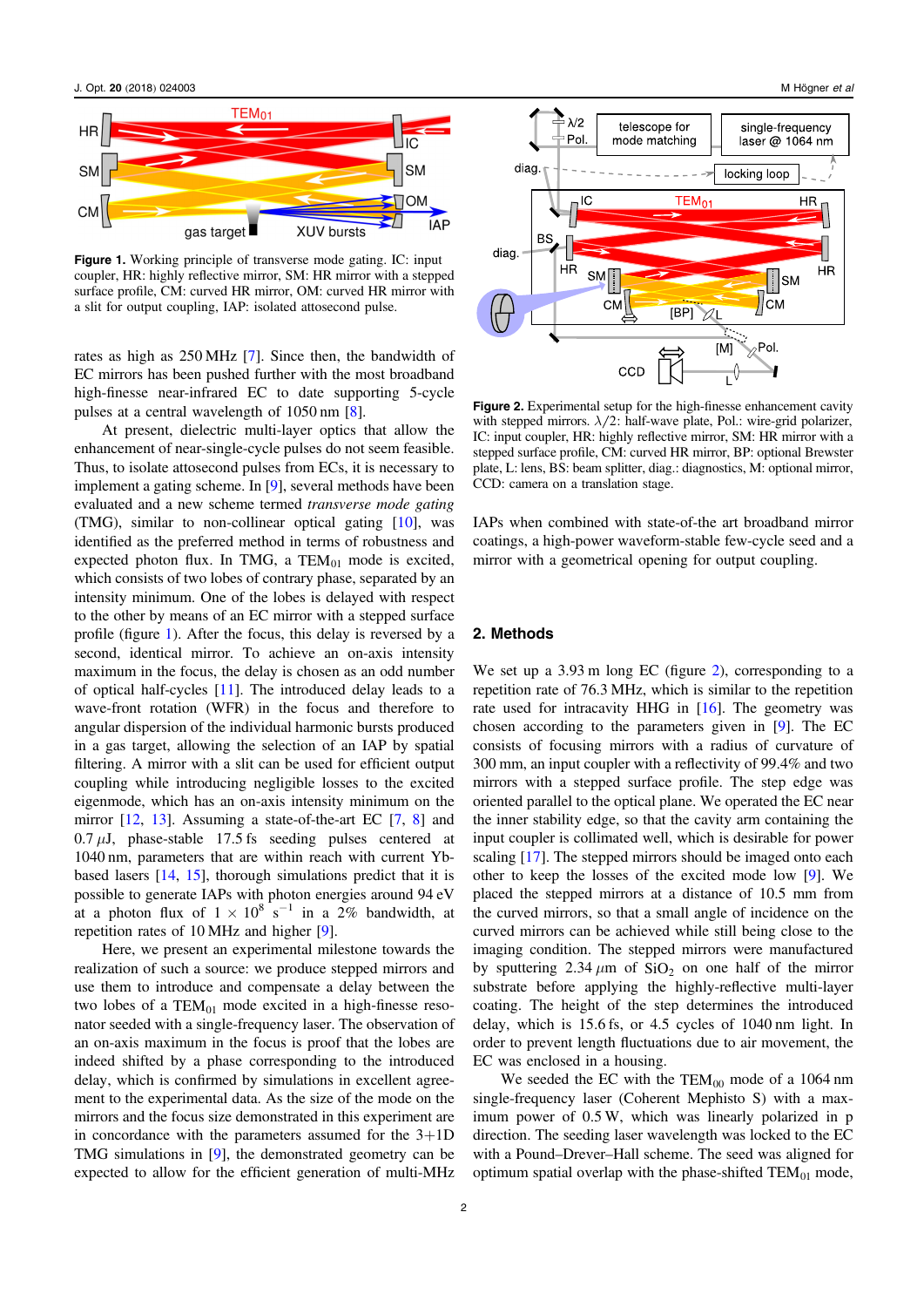<span id="page-3-0"></span>

Figure 3. (a) Measured intensity profile on the plane mirror for the cavity without Brewster plate. (b) Measured profile on the plane mirror for the cavity with Brewster plate. (c) Measured profile 19.6 mm before focus, imaged via the Brewster plate. (d) Fit of a TEM $_{01}$  to (a). (e) Measured profile at the focus, imaged via the Brewster plate. (f) Fit of a phase-shifted TEM $_{01}$  to (e). All images are normalized to the same maximum intensity and the scaling of the  $y$  axis fits the scaling of the  $x$  axis.

which is obtained by offsetting the incoming beam to overlap with one of its lobes.

Near the focus of the EC, we placed a 100 nm thick silicon nitride Brewster plate which allowed us to image the focal region onto a camera placed on a translation stage. To suppress s polarization, which is preferentially reflected off the BP, we used a wire-grid polarizer placed between the BP and the camera. The BP was placed on a magnetic stage, so that the EC could be switched easily between operation with and without the BP.

## 3. Results

In the first experiment, we operated the EC without the BP and measured the profile of the eigenmode in transmission through a plane, highly reflective mirror, imaging the mirror surface. Figure 3(a) shows the excited mode, with equal scaling for both axes, and figure  $3(d)$  shows a fit of a TEM<sub>01</sub> intensity profile to the data. From the fit, we obtain a mode size of  $w_x \times w_y = 2.6$  mm  $\times$  5.1 mm, corresponding to a beam waist of  $w_{0,x} \times w_{0,y} = 19 \mu m \times 10 \mu m$ , i.e. Rayleigh ranges of 1105  $\mu$ m in the horizontal and 296  $\mu$ m in the vertical direction. Here,  $w_{x/y} = \lambda / |\text{Im}(\pi / q_{x/y})|$  and  $w_{0,x/y} = \sqrt{\lambda |\text{Im}(q_{x/y}/\pi)|}$ were obtained from the complex beam parameter  $q_{x/y}$ , and the wavelength  $\lambda = \frac{SI1064 \text{nm}}{4}$  assuming a wave-front radius of curvature of 150 mm as given by the focusing mirrors. From

652, corresponding to a round-trip loss of 0.36%. The seed power was enhanced by a factor of 97, at a spatial overlap with the seed of 37%. Theoretically, the spatial overlap can be improved to 82.7% [[18](#page-6-0)] by means of cylindrical lenses and phase masks placed before the EC, which would increase the enhancement to 217. The lock was equally stable as for the operation of the cavity without stepped mirrors at the same position in the stability range. By rotating the wire-grid polarizer placed before the camera by 90°, it was possible to extinguish the signal, confirming that the eigenmode is linearly polarized in p direction. In a second configuration, the BP was introduced, while

the reflected and transmitted powers, we obtain a finesse of

still imaging the plane mirror. To avoid extreme suppression of p-polarization versus residual s-polarized light when imaging the focus region later, resulting in measurement artifacts, we placed the BP moderately detuned from Brewster's angle. This lead to a drop in power enhancement by a factor of 5.7. However, the cavity mode did not change notably (figure  $3(b)$ ). Next, the focal region was imaged via reflection from the BP. Remaining s-polarized light was filtered out by a wire-grid polarizer placed before the camera. First, the plane 19.6 mm before the focus, i.e. well in the far field, was imaged. The intensity profile matched the one measured in transmission through the EC mirror (figure  $3(c)$ ). Next, the CCD was moved to image the focal plane. A clear on-axis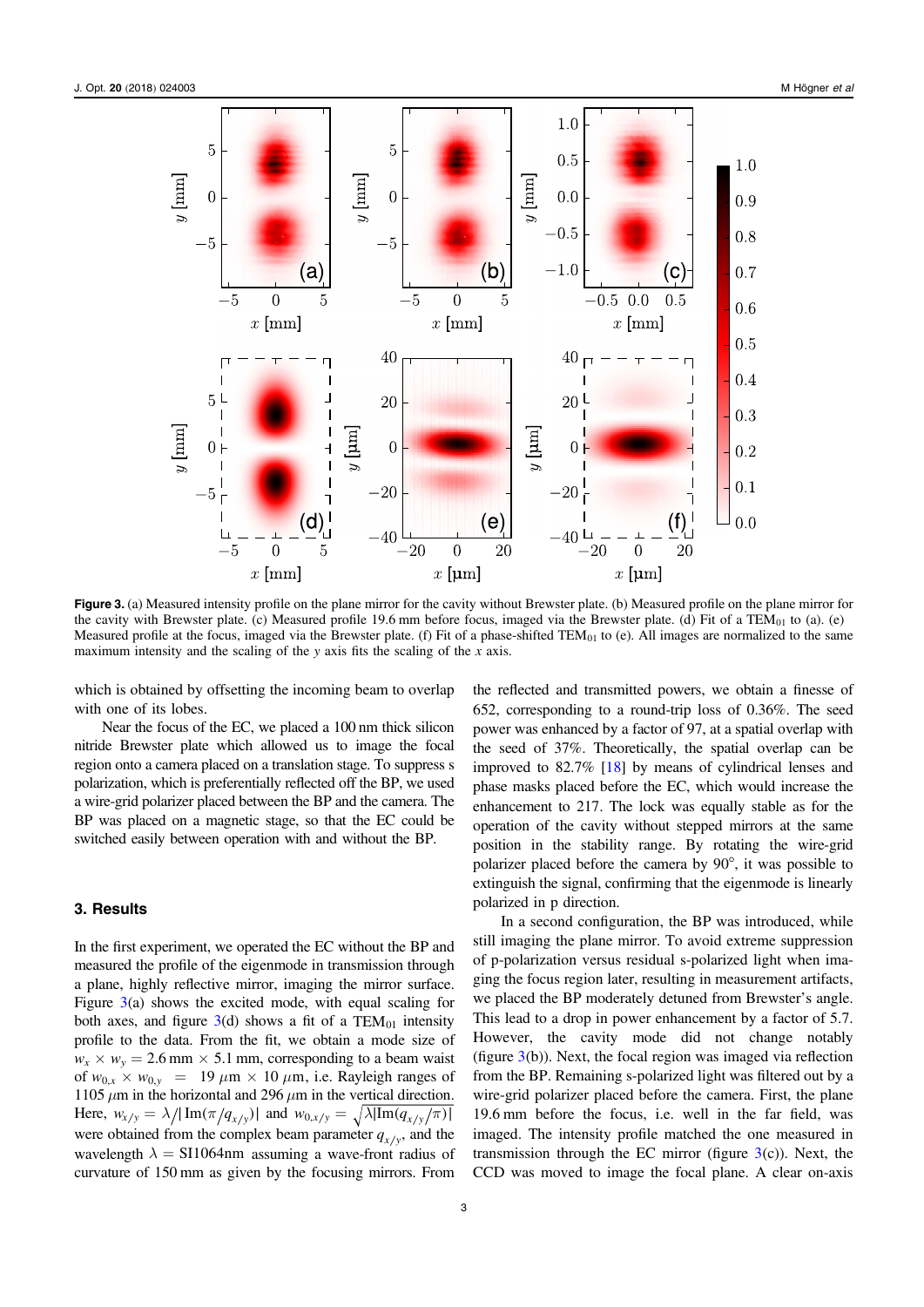<span id="page-4-0"></span>

Figure 4. (a) Transverse intensity profiles of the measured resonator mode at different positions near the focus. (b) Comparison with the simulation results. (c) Intensity profile of the measured resonator mode (solid line) in the focus, integrated over the y coordinate. The dotted line shows a fitted TEM<sub>01</sub> mode with one lobe phase-shifted by  $\pi$  and the dashed line the result of a simulation, accounting for spherical aberrations of the curved mirrors. (d) Intensity profiles, integrated over the  $x$  coordinate.

maximum was obtained, as expected for a  $TEM_{01}$  of which one lobe was phase-shifted by approximately half a wavelength (figure  $3(e)$  $3(e)$ ). To determine the actual focus size, the focal intensity profile of an accordingly phase-shifted  $TEM_{01}$ was fitted, yielding a beam waist of  $w_{0,x} \times w_{0,y} =$ 21  $\mu$ m × 1[3](#page-3-0)  $\mu$ m (figure 3(f)).

Finally, the region near the focus was scanned by translating the camera. This allowed for the observation of the transition from a mode with an on-axis maximum to the intensity profile of a TEM $_{01}$  (figure 4(a)).

#### 4. Discussion

The measured mode exhibits some notable differences to a TEM<sub>01</sub> of which one lobe was phase-shifted by  $\pi$  far from the focus: first, the mode profile in the collimated arm of the EC shows weak modulations in the vertical direction, and the upper lobe appears more intense than the lower one (figure  $3(a)$  $3(a)$ ). Further inspection reveals that the power contained in the upper lobe is in fact equal to the power contained in the lower  $(51\%/49\%)$ , i.e. the power of the lower lobe is just spread over a larger area. We attribute this effect to imperfections in the surface profile of the stepped mirrors. The observed modulations are most probably attributed to the fact that the first stepped mirror was not perfectly imaged onto the second one [[9](#page-6-0)], so that the modification of the mode introduced on the stepped mirror is not completely compensated for.

Another deviation is that the side lobes in the focus are asymmetric and more pronounced than expected from a perfect TEM<sub>01</sub> with one lobe phase-shifted by  $\pi$  (figures [3](#page-3-0)(e), (f)). To understand these deviations, we numerically determine the eigenmode of a simulated resonator with the same parameters as in the experiment, using restarted Arnoldi iterations to determine the eigenvectors of a round-trip operator computed on a two-dimensional spatial grid. For this, stepped mirrors with a step height of 2.34  $\mu$ m, spherical focusing mirrors with a curvature of 300 mm and a resonator length of 3.93 m were assumed, and the curved mirror separation (300.045 mm) and angle of incidence (1.366°) were chosen such that a fit to the TEM<sub>01</sub> intensity profile yields a mode size of  $2.6 \times 5.1$  mm, just as in the experiment. The transverse profile was computed at the same positions near the focus where the mode was imaged in the experiment. The simulated profiles (figure  $4(b)$ ) show excellent agreement with the experimental data.

When comparing the measured vertical profile in the focus plane with the simulated one, it can be seen that the asymmetry of the side lobes is reproduced (figure  $4(d)$ ). This can be attributed to the slight mismatch between the step height and the laser wavelength: the step height of 2.34  $\mu$ m was chosen to introduce a delay of  $2 \times 2.34 \mu m$ / 1040 nm = 4.5 cycles, and thus a phase shift of  $\pi$ , for 1040 nm light. This corresponds to a delay of  $2 \times 2.34 \mu m$ /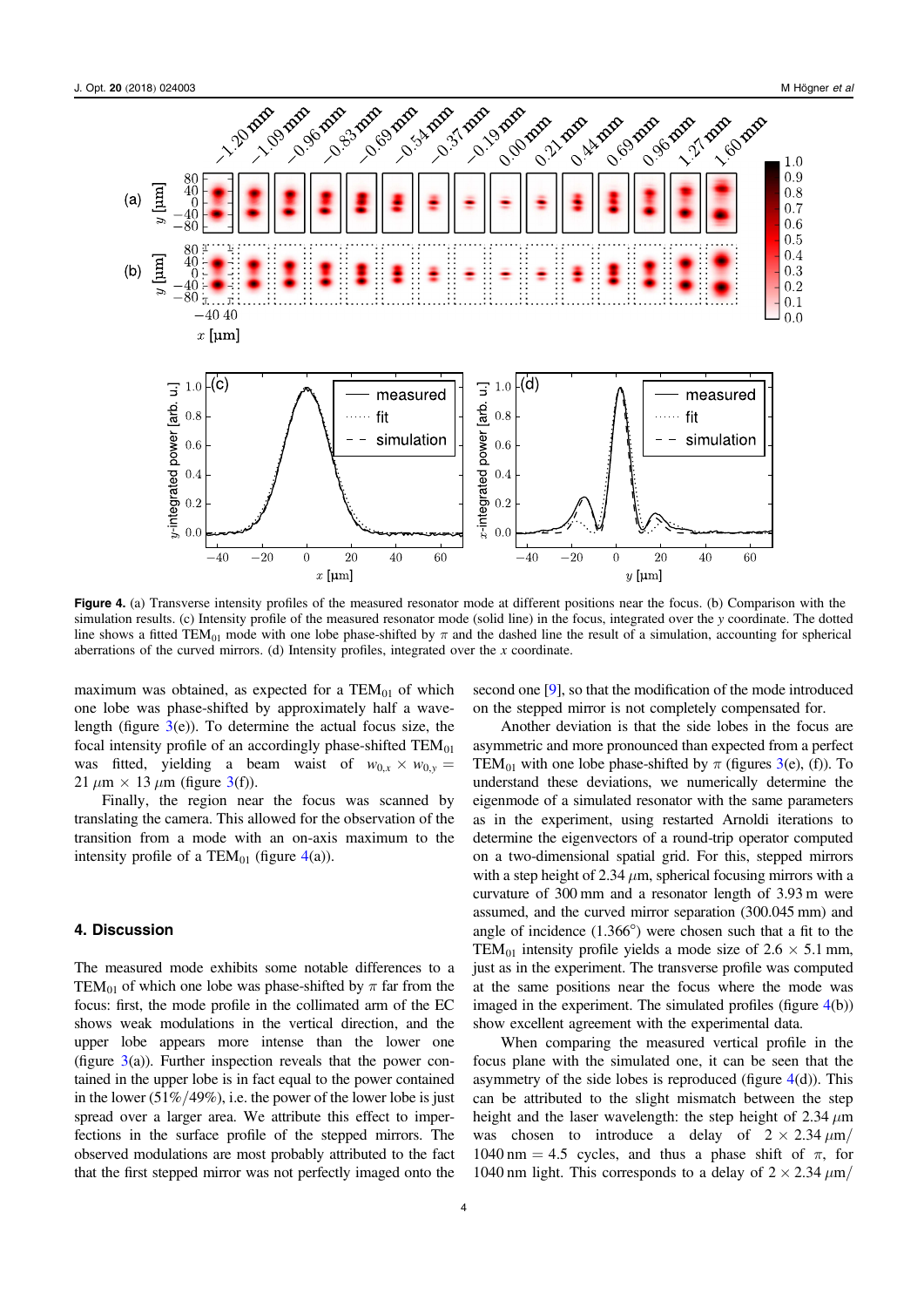1064 nm = 4.4 cycles, i.e. a phase shift of  $0.8\pi$ , for the actually used wavelength of 1064 nm. Accordingly, we obtained symmetric side lobes when we repeated the simulation assuming a 1040 nm seed.

The simulation results also reveal the reason why the side lobes are more pronounced than expected (figure  $4(d)$  $4(d)$ ). Repeating the simulation with a wavelength of 1040 nm and parabolic instead of spherical mirrors, the relative lobe heights of the focal intensity profile of a  $TEM_{01}$  mode with one lobe phase-shifted by  $\pi$  can be reproduced. We conclude that the side-lobes are more pronounced due to the spherical aberrations of the curved mirrors.

In the experiment and in the simulations, we observed a second resonance with a similar power enhancement. The spatial profile of the corresponding mode resembles that of a  $TEM_{01}$  over the whole cavity length. In contrast to the mode shown in figure [4,](#page-4-0) the phase difference between the lobes is approximately  $\pi$  in the cavity arm delimited by the stepped mirrors and containing the focus, and 0 in the other arm. The resonant frequencies of the two modes differ by about half a free spectral range, so that each can be locked independently.

#### 4.1. Suitability for TMG

When using broadband pulses, each frequency component of the seed will be enhanced independently by the cavity. For each component, the stepped mirrors will cause a different phase shift  $\Delta \phi = \omega \Delta t$ , where  $\Delta t$  is the delay given by the step height. Reference [[9](#page-6-0)] shows that the losses for frequency components with a phase shift  $\Delta \phi \neq \pi$  are even lower than the losses for phase shifts around  $\pi$ , the situation demonstrated here. Therefore, good enhancement can be expected even for broadband pulses, when using suitable mirror coatings.

In [[9](#page-6-0)], it is calculated that IAPs around H79 with a photon flux of  $10^8$  s<sup>-1</sup> can be obtained by TMG, assuming a 156  $\mu$ m long, 4.6 bar neon gas target placed 0.9 $z_R$  before a  $15 \mu m$  focus of a circulating Gaussian pulse with a FWHM of 17.5 fs, a pulse energy of 33  $\mu$ J, a central wavelength of 1040 nm, and a delay of 7 fs, corresponding to a step height of 2.09  $\mu$ m. In the resonator geometry demonstrated here, a mode size of 2.6 mm  $\times$  5.1 mm was measured on the cavity mirrors. Assuming that the transverse intensity profile is identical to the one of a  $TEM_{01}$  mode, it follows that the scheme is power-scalable up to a peak power of 2.6 GW without exceeding a maximum peak intensity of  $9 \times 10^{9}$  W cm<sup>-2</sup> on the mirrors, which was shown to be low enough to avoid damage in commercially available dielectric mirrors [[7](#page-6-0)]. For 17.5 fs pulses, this corresponds to a pulse energy of 48  $\mu$ J, which is even higher than the 33  $\mu$ J assumed in [[9](#page-6-0)]. Moreover, the measured focus size of 21  $\mu$ m × 13  $\mu$ m = (16.5  $\mu$ m)<sup>2</sup> is comparable to the focus size of  $(15 \mu m)^2$  assumed in [[9](#page-6-0)]. Consequently, the demonstrated geometry would allow the necessary peak intensities in the focus and a sufficient extreme ultraviolet (XUV) generation volume for efficient TMG.

For TMG with the parameters assumed in [[9](#page-6-0)], one beamlet of the generated on-axis XUV radiation can be



Figure 5. Round-trip losses of the simulated mode due to a slit mirror, versus slit diameter.

efficiently output-coupled through a slit opening with a diameter of 0.05*w* in one curved mirror [[9](#page-6-0)]. This corresponds to a diameter of  $0.05 \times 5.1$  mm = 255  $\mu$ m for the mode size measured here. Figure 5(b) shows that the round-trip loss due to the slit mirror, computed from the simulated mode depicted in figure [4](#page-4-0), can be kept on the order of 0.1% for slits as wide as 1000  $\mu$ m. This would decrease the finesse from 652 to 591 for the input coupler transmission used here.

#### 5. Conclusions

In conclusion, we produced stepped cavity mirrors with a highly reflective coating, and used these mirrors to set up a high-finesse EC which is compatible with operation at the inner stability edge, showing that such mirrors can be fabricated with sufficient profile quality as well as accuracy in the step height.

If the step height is chosen to cause a delay of half a field cycle, such a resonator does not cause significant WFR and constitutes an efficient broadband output coupling method for XUV radiation generated in an intracavity gas target [[11](#page-6-0)]. In contrast to output coupling using superpositions of higherorder modes in degenerate resonators [[13](#page-6-0), [18,](#page-6-0) [19](#page-6-0)], which requires operation in the middle of the stability range, our scheme permits large modes on the EC mirrors so that mirror damage can be avoided when scaling up the power.

Here, the step is chosen high enough to cause intracavity WFR when operating with pulses, such that the demonstrated resonator geometry can be used to generate IAPs at multi-MHz repetition rates. Such an XUV source will find applications in time-resolved spectroscopy/microscopy and for coincidence measurements. It can also be of use for precision spectroscopy with ultra-broadband XUV frequency combs. Simulations in [[9](#page-6-0)] predict that such a scheme can produce IAPs with a photon flux of  $9 \times 10^7$  s<sup>-1</sup> in a 2% bandwidth around 94 eV, assuming  $0.7 \mu J$ , 5-cycle pulses from the seeding laser and state-of-the-art broadband coatings for the EC mirrors. The demonstrated resonator geometry supports a comparable generating volume and peak intensities in the target, so that a similar performance can be expected.